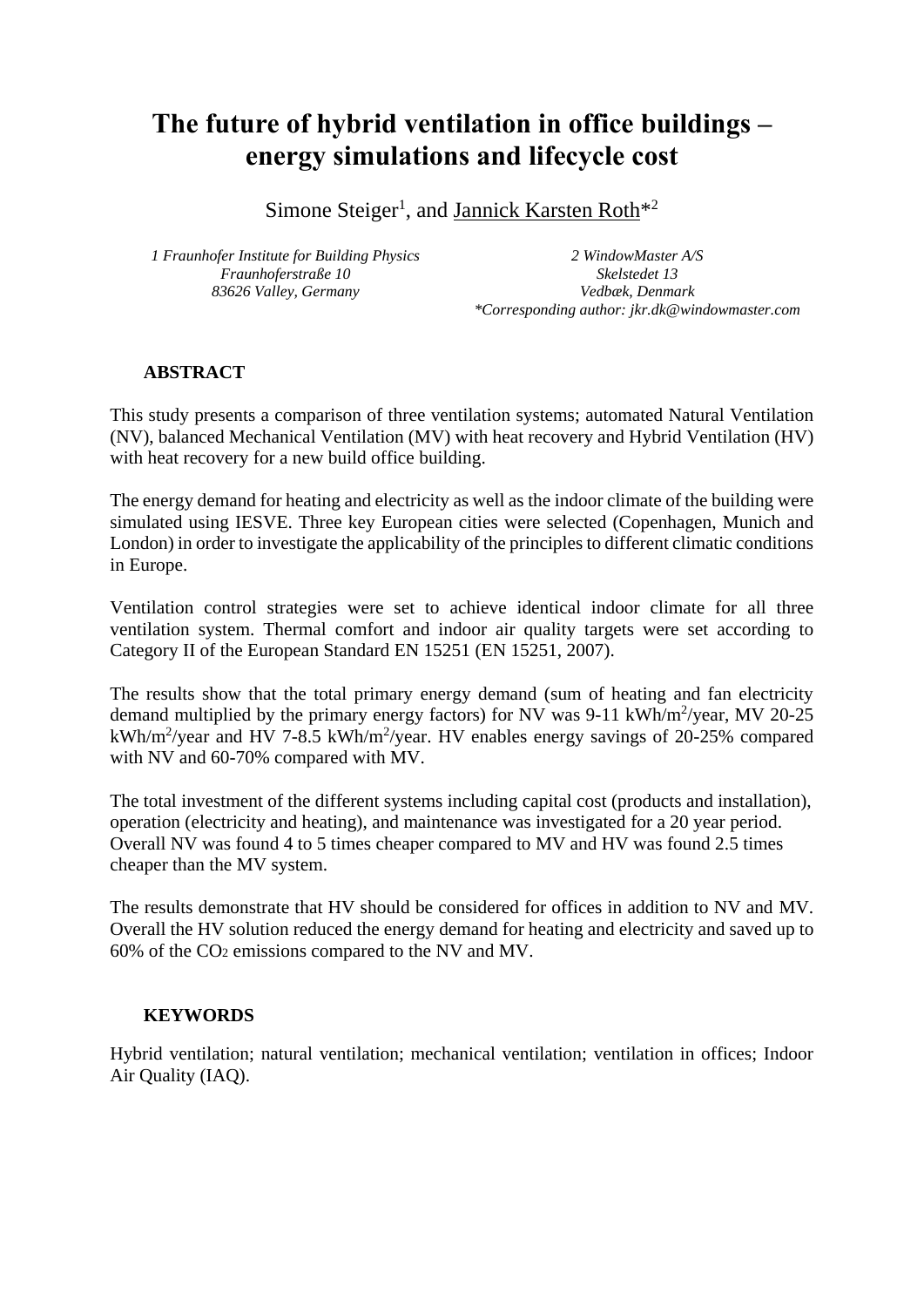#### **1 INTRODUCTION**

Many studies have shown that HV, combination of automatic NV and MV, offers a promising opportunity to maintaining a comfortable indoor climate and at the same time achieve significant energy savings. HV might, be the key technology to enable designers to fulfil ever stricter energy requirements and provide the user with a healthy and comfortable indoor climate.

The Reshyvent project (Reshyvent, 2004) investigated HV in residential buildings, while the Hybvent project (Heiselberg, 2006) studied the application for non-residential buildings. Several case studies investigated in the international project IEA ECBCS-Annex 35 (Heiselberg, 2006) showed that significant energy savings can be achieved in hybrid ventilated buildings, especially through reduction in fan and cooling energy demand. The case studies for school buildings show that the HV system saves 17-55 % in a year compared to a mechanical system.

Dong (Dong, 2010) compared a MV system with a combination of NV and MV supply an office building in Scotland (Glasgow). The calculated energy savings for HV was found to about 12% utilising NV for 69% of the time. Heikkinen (Heikkinen, 2002) did a simulation for a comparison of two balanced MV systems with three types of HV for an office building. The result shows that the net energy consumption during one year for the cooling load and fan electricity could be reduced from an index 100 using MV to an index 82% and 8%, respectively, for a HV system. Ji (Ji, 2009) investigated the potential of HV for an office building in a very humid region in China. The study concluded that HV could enable 30 to 35% of the energy savings for fan power compared to the MV system.

Thus, the literature contains several findings and in general, HV is demonstrated to result in significant energy savings. This current study investigates if this conclusion is valid for an office building using state-of-the-art MV and NV systems. Identical indoor climate was realised for all three ventilation systems, as this would give a true comparison between the energy performance of the systems. The simulation was performed for three large European cities with different climates; Copenhagen, London and Munich. CO<sub>2</sub> emissions and the economical costs from selecting the different systems was also investigated from selecting the different systems.

### **2 OFFICE BUILDING GEOMETRY, PROPERIES AND LOCATION**

#### **2.1 Building layout**

The simulated office has three storeys with each three open-space-offices. The building is oriented East-West. Each office has windows in both directions and no openings or transparent façade elements to the north or south. Two meeting rooms, a kitchenette and a printing room are arranged along the main façade of each storey. Toilettes and staiways are placed in the two building cores.

The floor to ceiling height of each storey for the simulation with MV and MV is 2.8m below the suspended ceilings. For the simulation with NV the ceilings are less suspended, resulting in a room height of 3.0m. The gross room height is the same for all ventilation types. The net area is  $233 \text{m}^2$  for the corner offices,  $287 \text{m}^2$  for the middle offices and  $17 \text{m}^2$  for the meeting rooms. The geometry of the building can be seen in Figure 1.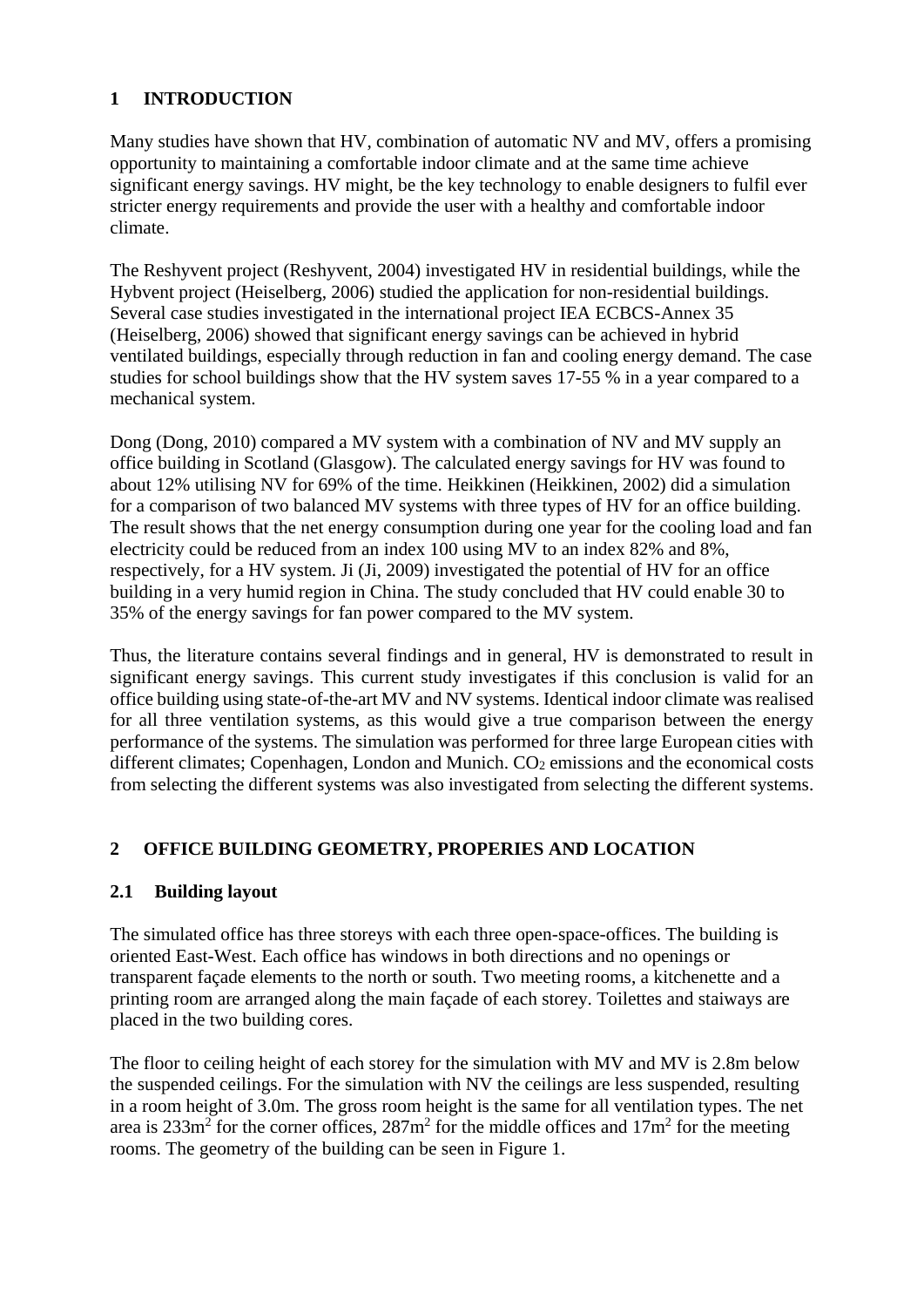

Figure 1: Layout of the building

#### **2.2 Construction properties**

The main construction properties attached to the models are listed in Table 1.

Glass ratio of the east/west façade is 42% and 41% in the meeting rooms. The glass selected have a g-value of 0.63 and light transmittance of 0.74.

External solar shading is provided for all three ventilation types. The lower level windows, which aren't used for natural ventilation, have an external sun screening with a shading coefficient of 0.1. In Munich, all windows were equipped with solar shading.

| Table 1: Constrution properties |                                                       |
|---------------------------------|-------------------------------------------------------|
| <b>Building element</b>         | <b>U-Value</b><br>$\left[\text{W/m}^2\text{K}\right]$ |
| Ground Slab                     | 0.08                                                  |
| <b>Exterior Walls</b>           | 0.12                                                  |
| Roof                            | 0.07                                                  |
| Windows                         | $0.9 - 1.07$                                          |

#### **2.3 Internal heat loads**

The occupant density in the office rooms is set to  $10m<sup>2</sup>$  floor space and in the meeting rooms 2.25m2 per employee.

The maximum occupant density during the day is 90% from Monday to Friday from 7 am to 18pm, see Figure 2.



Figure 2: Occupant schedule for the open-plan-offices (left) and meeting rooms (right)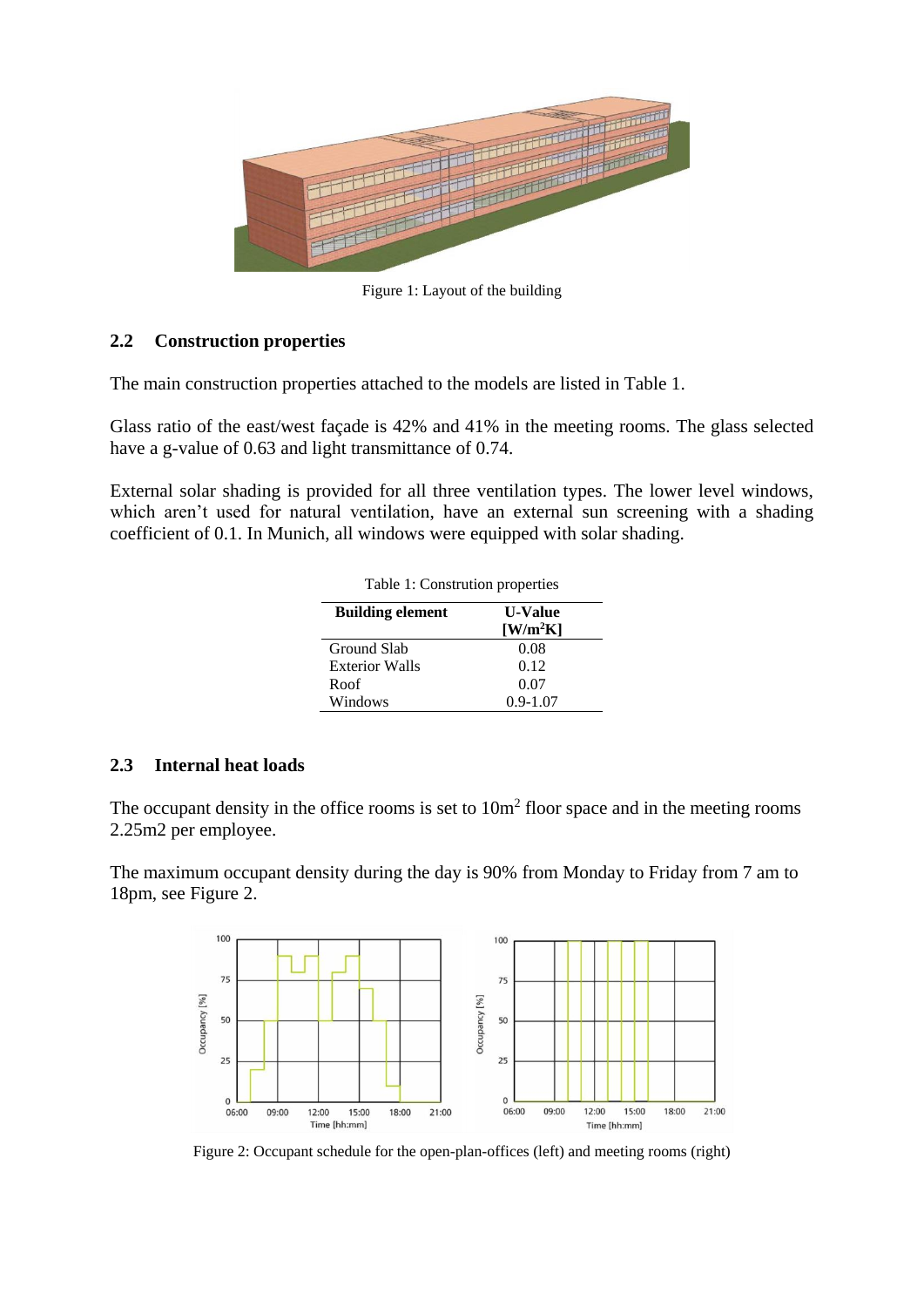Vacation time is 7 weeks per year in total (week 14, 20, 27 - 29, and 51 - 52). The occupancy during vacation is set to 35 % adopting the same daily profiles as for the rest of the year. No occupancy is assumed during weekend.

Each person has a heat load of 75 W sensible heat and 50 W latent heat corresponding to an adult with an activity level of 1.2 met. This assumes a heat emission of 70 W/m² skin surface and a skin surface of 1.8 m².

Each employee is expected to have technical equipment (computers etc.) with 100 W heat load. This is a typical heat load by equipment in offices according to EN 13779 (EN 13779, 2007). The lighting (fluorescent lighting) shall provide a luminance intensity of 500 lux at the table and has a maximum heat load of 8 W/m² including a desk lamp for each person.

The variation of the heat loads is adopted to the occupancy schedule.

### **2.4 Outdoor climatic conditions**

The locations chosen for the comparison are Copenhagen, Munich and London. These three cities are typical European cities with different climates and therefore different possible opportunities for HV. Copenhagen has a cold winter and a cool summer, whereas Munich has a colder winter and a warm summer. London, located near the sea, has a maritime climate with a mild winter and a cool summer.

# **3 REQUIREMENTS FOR INDOOR AIR QUALITY AND THERMAL COMFORT**

The requirements for thermal comfort and indoor air quality are based on EN 15251 (EN 15251, 2007) and Category II was applied to assessment of the indoor climate. The values might exceed the category up to 5% of the occupied hours. Category II is deemed an acceptable level of expectation and a target of 900ppm is applied for the assessment of indoor air quality.

# **4 DIMENSIONING OF VENTILATION SYSTEMS**

To maintain the air quality according to Category II of EN 15251 (EN 15251, 2007) the necessary air flow rate was calculated by the mass balance of the target carbon dioxide level of 900 ppm and a carbon dioxide emission per person of 18 l/h. This results in a total air flow rate of 230  $1/s$  (828 m<sup>3</sup>/h) for the corner offices, 280  $1/s$  (1008 m<sup>3</sup>/h) for the middle office and  $80 \frac{1}{s}$  (288 m<sup>3</sup>/h) for the meeting rooms. The total flow rate for all meting and office rooms is  $3180 \frac{1}{s} (11,448 \frac{m^3}{h}).$ 

For maintaining temperature in summer different air change rates were tested. Due to these results a ventilation rate of 5 air times the air quality rate was selected for the summer and night ventilation. The total flow rate for all meeting and office rooms is 15,900 l/s (57,240  $m^3/h$ ).

### **4.1 Natural ventilation**

For the NV every second high level window on both sides of the offices can be opened with chain drive actuators to realise cross ventilation for Copenhagen and London. For Munich,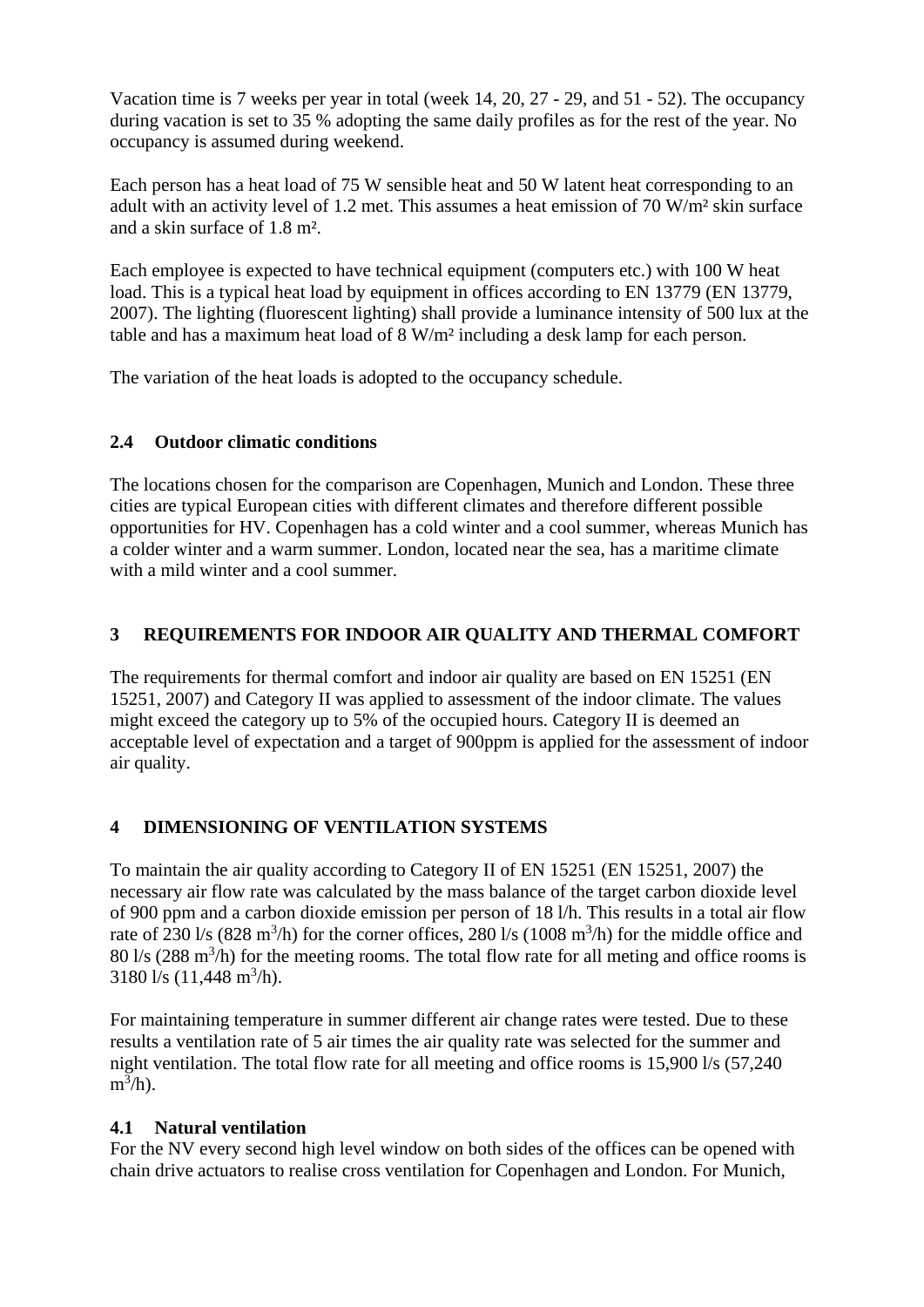every high level window on both sides can be opened. In the meeting rooms, every high level window was set automated for all simulated locations with regard to the single-sided ventilation.

The resulting openable window area for the automated windows is  $4.3 \text{ m}^2$  representing 1.8% of the floor area for the corner rooms and  $4.9m<sup>2</sup>$  corresponding to 1.7% of the floor area (both doubled for Munich).

A wind speed of 0.5 m/s and 1 m/s results in a 2 and 4-fold air exchange rates respectively calculated according to the British Standard Method (Allard, F., 1998) for open plan office space. Outdoor conditions with 1 m/s wind speed should be available most of the time throughout the year for all three locations and would also be sufficient for delivering adequate ventilation.

#### **4.2 Mechanical ventilation**

One centralised unit is utilised for the MV in the office building. The system was dimensioned for the maximum air flow rate according to air quality and indoor temperature  $(57,240 \text{ m}^3/h)$ . The specification of the unit has been selected from those products currently available in the market place, resulting in a total flow rate of 70,200 m<sup>3</sup>/h.

The Specific Fan Power (SFP) value is  $1814 \text{ J/m}^3$  and no heating or cooling units were assumed. The pressure loss for the ductwork of the system is 235 Pa for the supply and 170 Pa for the exhaust system. The filter classes were F7 for supply air and F5 for exhaust air causing an additional pressure of 40 Pa due to dirt. As the 'Demand Controlled Ventilation operates with a constant pressure loss in the main ductwork, the setting for the external pressure was held constant.

The sensible heat effectiveness in the simulation was set to 80 %, which is the temperature effectiveness including the effects of the motor heat.

### **4.3 Hybrid ventilation**

The HV combines a smaller decentralised MV system with automated NV.

The NV system is mainly utilised to maintain indoor temperature during summer and the transient seasons  $(57,240 \text{ m}^3/h)$ , whereas the MV system is dimensioned solely to maintain air quality (11,480 m<sup>3</sup>/h). Hence the mechanical element has a significantly lower capacity compared to the pure MV.

The pressure loss in the MV element of the system for the supply and the exhaust ductwork is then about 235 Pa for the supply system and 170 Pa for the exhaust system. Pressure loss from filters, sensible heat effectiveness and heating/cooling unit is the same as the MV. SFP value for the system is 1814 J/m<sup>3</sup>.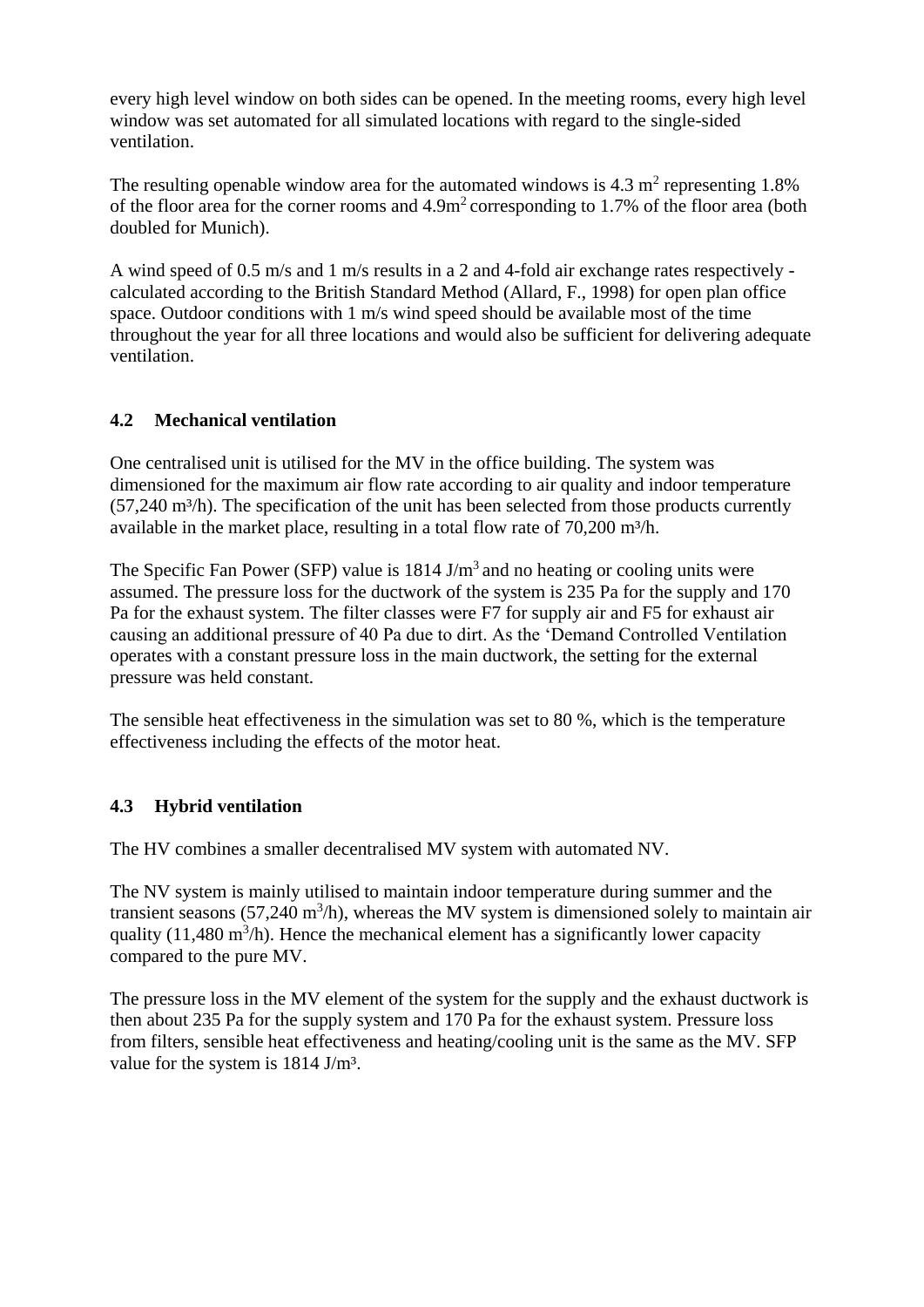#### **5 CALCULATION METHOD**

The simulation program IESVE-Pro (version 6.4.0.7, Integrated Environmental Solutions Limited, Glasgow, UK) was used to simulate the energy demand and the indoor climate of the office building. The program has a special function for calculating more complex HVAC systems (ApacheHVAC) and a very reliable calculation tool for NV (MacroFlo), which can calculate NV and effects from wind turbulence on air exchange, considering special features like the aspect ratio and sash type of the opening. The calculation was done in 1 minute steps to achieve realistic results for natural and especially natural pulse ventilation. The results are derived from 6 minute averages of the calculation. This is mainly due to the pulse ventilation when using natural ventilation, which should be controlled very precisely to avoid over cooling of the room during cold periods.

For the assessment of indoor climate,  $CO<sub>2</sub>$  levels inside the building were used as an indicator for indoor air quality, and operative room temperature was used as an indicator for thermal comfort. The values were obtained during occupancy in one representative room, and the requirements for thermal comfort and indoor air quality were based on EN 15251 (EN 15251, 2007)

### **6 CONTROL STRATEGIES**

The operational parameters of the control strategy for the simulation models were input to reflect as closely as possible WindowMaster's control strategy. Sometimes changes were necessary due to the restrictions of the simulation software or to obtain a similar thermal comfort and indoor quality.

#### **6.1 Natural ventilation**

The definition of NV is automated windows on both sides of the rooms utilizing cross ventilation. Small MotorLink™ chain drive actuators are used to open and close the windows by a specific amount. The opening distance is defined by a controller, which uses indoor and outdoor climatic parameters to calculate the appropriate opening distance. This precise opening is necessary, because the resulting air flow rate is not only dependent on the climatic conditions, but also very much on the opening distance of the windows. A precise control of air flow is necessary to avoid too high ventilation rates, which cause additional heat loss or poor thermal comfort due to low temperatures or high draughts, while still providing good air quality at the same time.

Three different opening strategies were implemented; continuous ventilation, pulse ventilation, and night ventilation. Continuous ventilation with a varying opening degree is utilized for control of air quality during the whole year and indoor temperature in summer. The opening distance for continuous ventilation is restricted for comfort reasons. Pulse ventilation with the maximum opening degree calculated due to weather for a short time for additional control of indoor air quality during winter and transient times. Night ventilation is utilized for additional cooling of the rooms in summer. In addition, the windows are opened to maximum after occupancy to purge ventilate the rooms completely with fresh air until outdoor air quality is reached.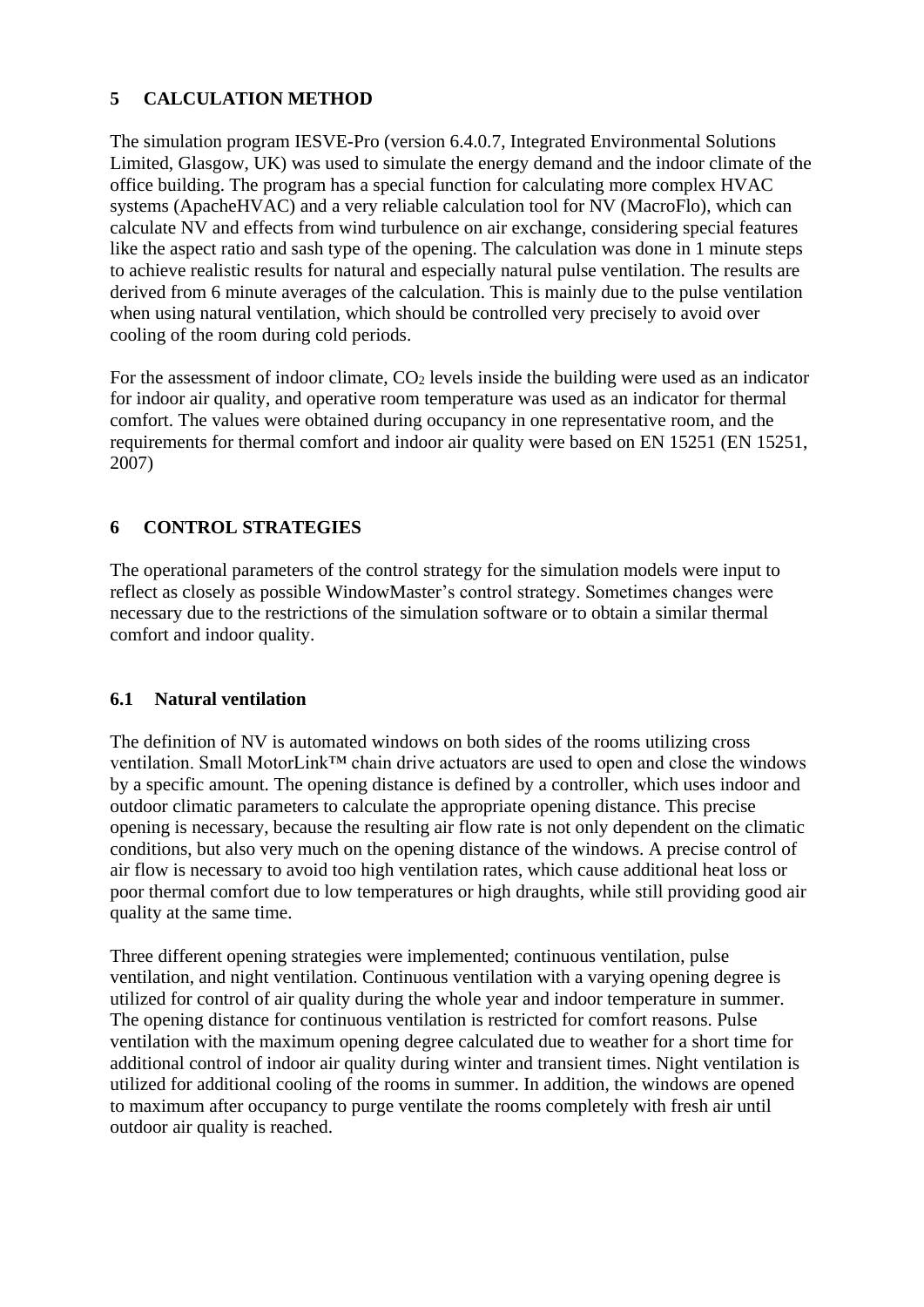#### **6.2 Mechanical ventilation**

The air flow rate of the MV is defined due to improvement of the indoor air quality and reduction of overheating. Hence, the maximum air flow rate is utilized, when either the air flow rate due to carbon dioxide level or due to indoor air temperature raise above a certain set point. Night ventilation is activated during warmer periods.

### **6.3 Hybrid ventilation**

Combining the natural and the mechanical control strategies leads to the HV control strategy. The overall strategy is to use the best aspects of both systems to achieve the best indoor climate at the lowest energy consumption.

MV is activated during the winter season, as the heat recovery of the system helps save energy to heating. NV is enabled during summer time to secure a good and stable indoor air quality and temperatures. Additionally, the chain drive actuators of the windows need much less electricity compared to the fans for MV and the flow rate can easily be increased by simply increasing the openings of the windows. Same benefit applies for NV during night time - exploiting the 'free cooling' potential.

In the transient season, most of the time the internal conditions determine, whether MV or NV is the best solution. The indoor temperature is used as an indicator of whether there is a heating or cooling demand and based on this the system automatically chooses between NV or MV.

### **6.4 Heating, shading and lighting**

The heating is enabled from October to May and if the outdoor temperature is below 12°C The heating is set to avoid too low temperatures in accordance to Category II during occupancy (7 am - 6 pm). During occupancy, the set-point is  $21^{\circ}$ C and in times with no occupants the set-point is 19°C.

The operation of automated external blinds is according to outdoor and indoor parameters. This is done to avoid overheating, which may affect indoor temperature and thermal comfort for up to a few days later. The blind rises with a wind velocity above 12 m/s and/or an outdoor temperature below minus  $6^{\circ}C$  to avoid damage to the blinds. The blind lowers with a solar radiation above 100 W/m² and if the indoor temperature is above 24°C.

The dimming of artificial light is controlled due to occupancy and to maintain 500 lux in the rooms.

### **7 RESULTS**

### **7.1 Temperature and CO<sup>2</sup>**

The results of thermal comfort and indoor air quality were evaluated for a middle office space on the upper floor, as this was found to be the worst-case office space. Figure 3 shows the percentage of occupied hors where indoor temperature achieved the different performance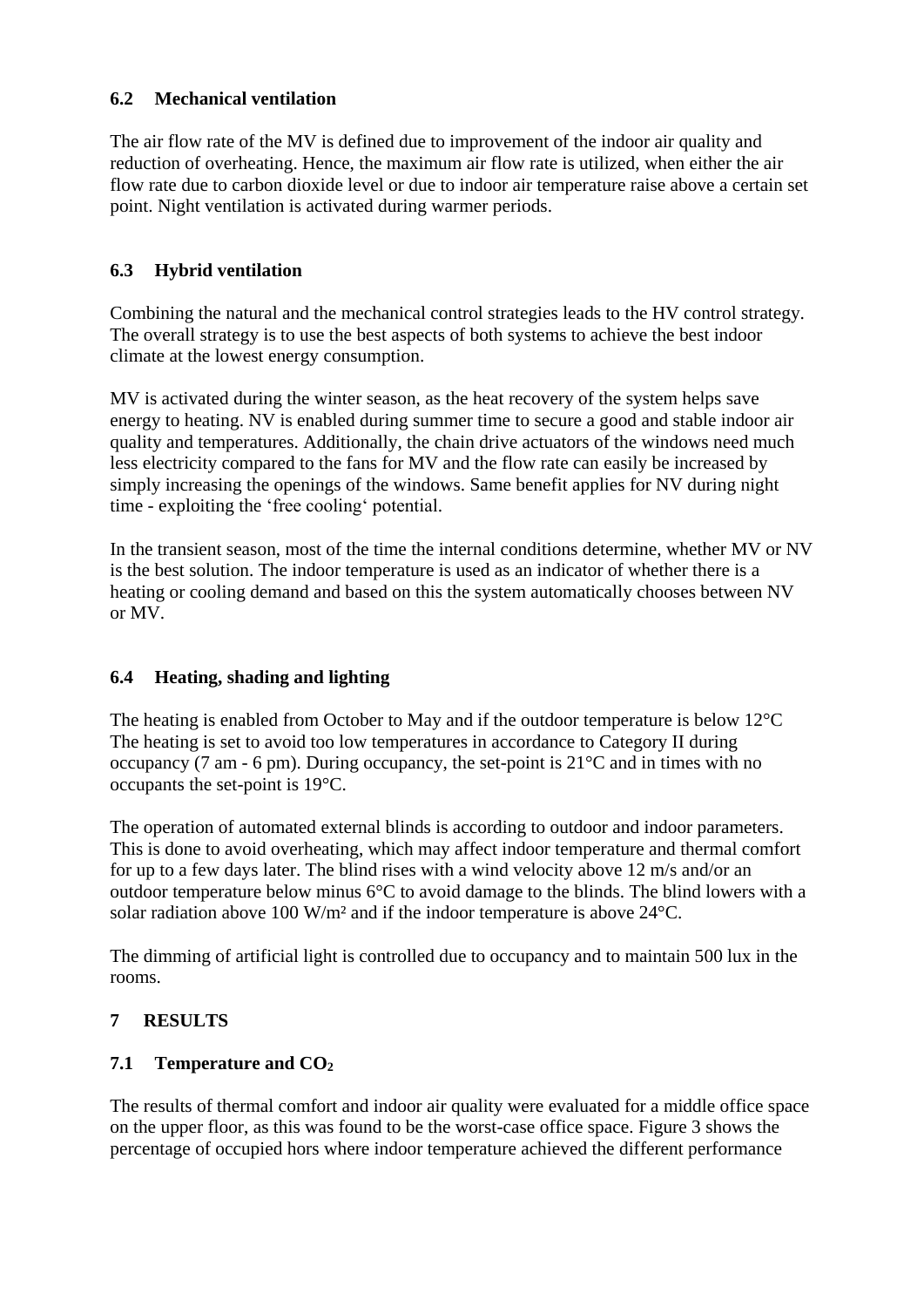categories according to EN 15251 (EN 15251 2007). This is displayed for the three ventilation types in each of the three locations.



Figure 3: Percentage of occupied hours where indoor temperatures achieved the different performance categories according to EN 15251

Thermal comfort levels were found almost to be identical for the three ventilation types and at the different locations. This implies that each ventilation systems would achieve similar levels of thermal comfort in each location.

The results for the indoor air quality showed comparable figures for the three investigated ventilation types. The result demonstrated that Category II performance could be achieved 98.4-100% of the time depending on the ventilation system.

#### **7.2 Primary energy**

The total primary energy (sum of heating and fan electricity demand multiplied by the primary energy factors) was derived from the detailed energy modelling of the net energy. The nationally primary energy factors have been used for the different locations; Munich (district heating: 0.7; electricity 2.6), Copenhagen (0.8; 2.5) and London (1.2; 2.92).

The primary energy consumption is shown on Figure 4. The result shows that NV uses 9-11 kWh/m<sup>2</sup>/year, MV 20-25 kWh/m<sup>2</sup>/year and HV 7-8.5 kWh/m<sup>2</sup>/year. HV enables energy savings of 20-25% compared with NV and 60-70% compared with MV.

The energy performance for the HV was calculated based upon the calculations and following improvements suggested by Fraunhofer.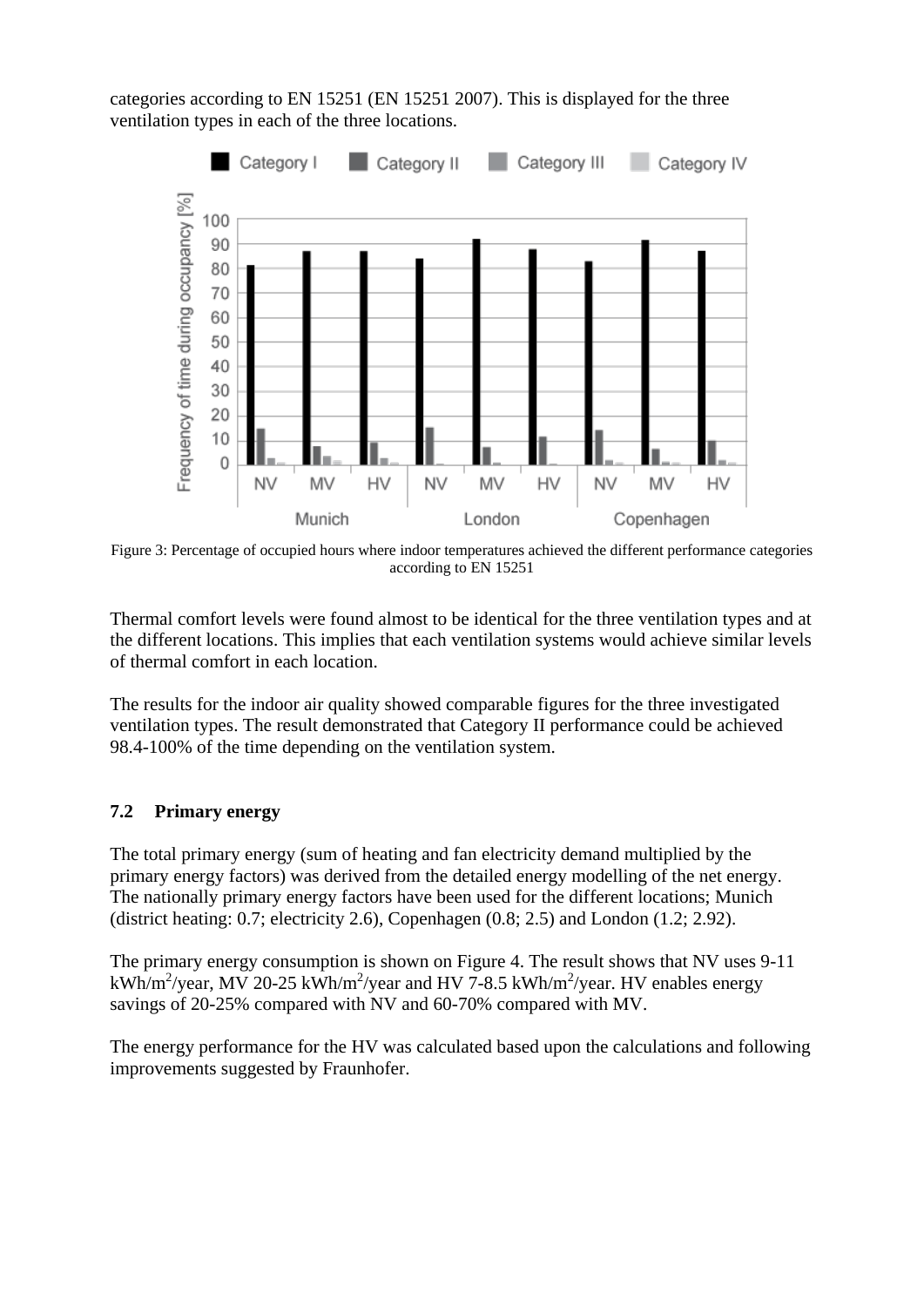

Figure 4: Primary energy consumption

### **8 CO<sup>2</sup> EMISSION**

Calculation of CO<sup>2</sup> emissions are based on the following figures; Munich (district heating 200 g/kWh and electricity 606 g/kWh), Copenhagen (104; 425) and London (206; 517).  $CO<sub>2</sub>$ emissions due to electricity and heating ranges from 1.6-6.2 kg  $CO<sub>2</sub>/m<sup>2</sup>$  per year depending on location. The CO<sub>2</sub> emissions are much less for NV and HV comped to the MV system. HV emits approximately 20% than NV.



#### **9 COST**

The total investment required by the different systems has been evaluated including capital cost (products and installation), operation (electricity and heating), and maintenance costs for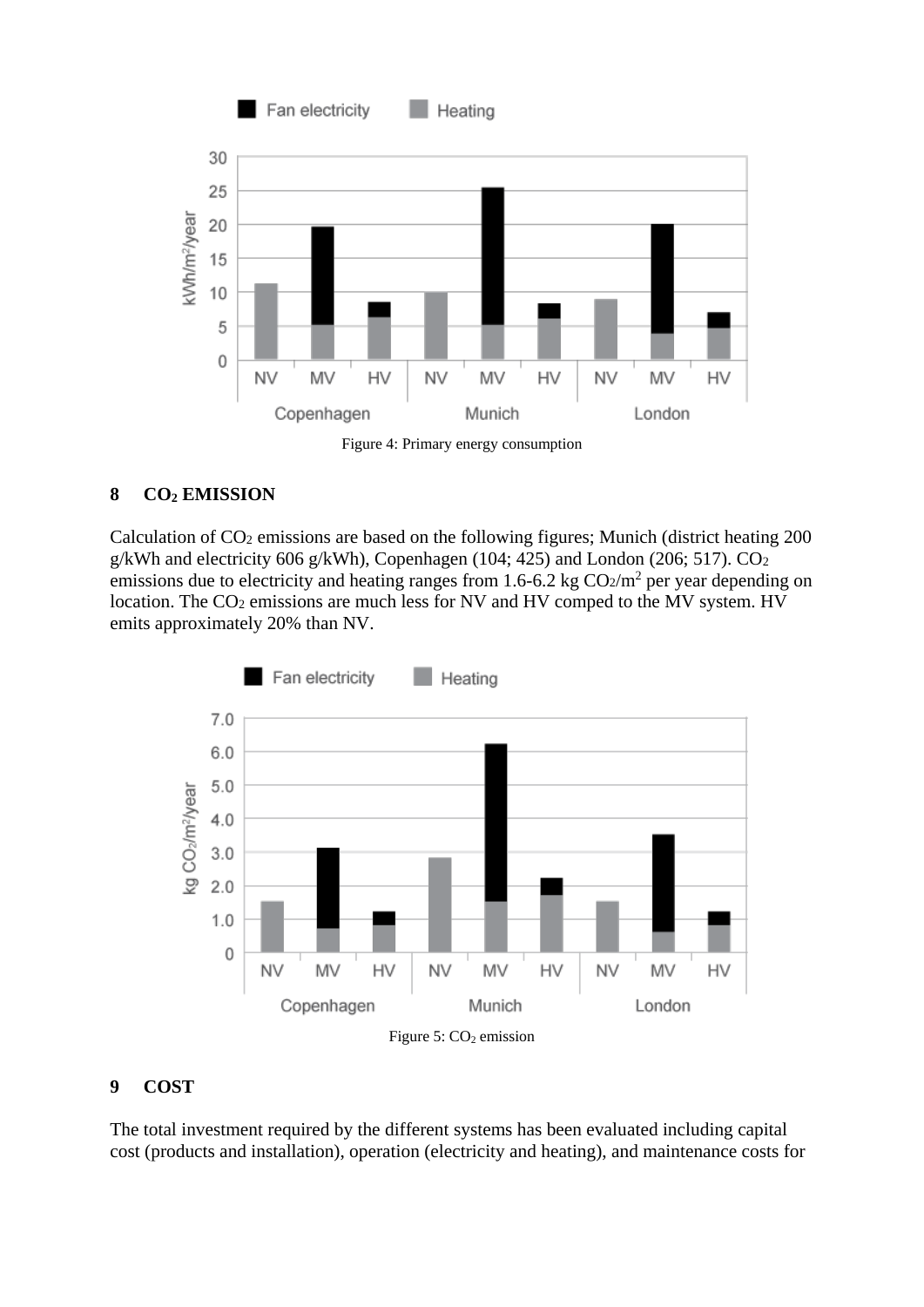during a period of 20 years (Figure 6). The prices are calculated by WindowMaster in close collaboration with a Danish ventilation contractor (Roth, 2012).

The maintenance cost for HV is around 40% lower compared to the pure MV system. Choosing NV this cost could be reduced by 75%. For the operation cost NV was found in the range of 30-60% cheaper compared to MV depending on location. Using HV the operation cost could be reduced in the range of 50-70% compared to MV.

One of the major differences of the three systems is the capital cost. Here it was found that a MV system is 4 to 5 times as expensive as a NV system. For HV this was a factor of 2.5.



Figure 6: The total investment during a period of 20 years

### **10 DISCUSSION**

The main goal was to have almost identical indoor environment for all three ventilation types in order to compare the energy demand. It should be noted that the indoor environment could have been improved for all three ventilation systems if other benchmarks for  $CO<sub>2</sub>$  and temperature performance had been chosen. The requirements for thermal comfort and indoor air quality are based on the Category II of EN 15251 with the possibility to exceed the criteria with 5% of the occupied hours. It was chosen not to use the adaptive comfort model, as it was found more easy to compare the results to fixed temperature levels.

Real, commercially available products and their specifications was chosen to make the study as realistic as possible. This method avoids a discussion about whether the results can be transferred in practice. Nevertheless, the actual products are only available in certain sizes, so it is not possible to select a product for all locations that just fits the exact requirements. Instead, it was chosen to use a product that can meet the requirements of the most heavily loaded location – which was used at all locations. The only effect can occur at the cost side, where the MV in London and Copenhagen could possibly be a more customized MV product.

WindowMaster's control strategy was adopted to a large extent as possible for the simulated models. It was to a minor degree necessary to do smaller restrictions of the simulation software or to obtain a similar thermal comfort and indoor quality. It is believed that these simulations still reflect the WindowMaster control system.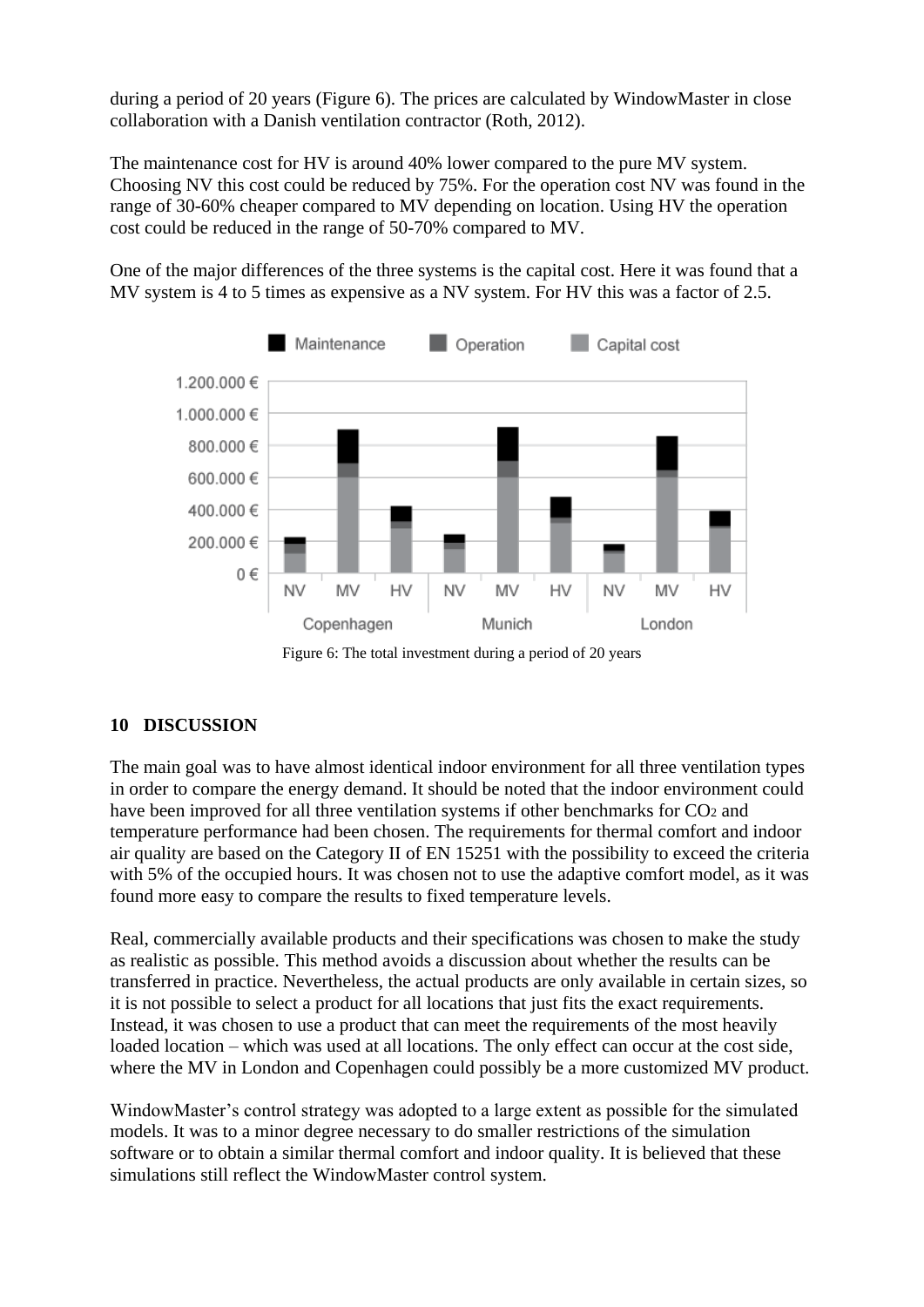The overall objective of HV is to use the best aspects of NV and MV, in order to optimise the balance between indoor climate and energy consumption. The control strategy of HV is one of the greatest challenge, as it is a combination of the NV and MV control strategies. During winter and summer the HV control strategy is straight forward; MV gives the best results during winter, and NV gives the best results during summer period.

The transient season is, much more complex and most of the time it depends on internal conditions to dictate whether MV or NV is the best solution. Therefore, it is essential to have a control strategy that can choose between the two systems depending on indoor temperatures as an indicator for heating or possible cooling demand. This is, however not the most complicated part. The complex part is to know, when, for instance, to make the MV stop and then start up the NV system since the internal environment has changed throughout the period where MV has been used. This strategy has been developed and applied in the present study.

Even though it was out of the scope of these calculations, it was investigated if a mechanical cooling system would be more energy efficient compared to the relatively high air flow rates for the MV system especially during summer time. The following was based on basic hand calculation based on the previous results. The additional energy demand for electricity for Copenhagen and London is expected to be about 20-25% higher by using mechanical cooling compared to free cooling. For Munich, however, it would have been more effective to use mechanical cooling with the minimum flow rate, due to air quality, which would have saved 10-15% of fan energy. However, it is usually necessary to have higher flow rate with mechanical cooling to avoid too low supply air temperature.

### **11 CONCLUSION**

The aim of this study was to compare the energy demand for heating and electricity for an office building located in one of the three key European cities; Munich, Copenhagen and London using either NV, MV or HV by the means of the simulation program IESVE. Identical indoor climate was realised for all three ventilation systems in accordance to European Standard EN 15251 (EN 15251, 2007).

The total primary energy demand (sum of heating and fan electricity demand multiplied by the primary energy factors) for the NV uses  $9-11$  kWh/m<sup>2</sup>/year, MV 20-25 kWh/m<sup>2</sup>/year and HV 7-8.5 kWh/m<sup>2</sup>/year. The result shows that HV enables energy savings of  $20-25%$ compared with NV and 60-70% compared with MV.

One of the major differences was to be found in the total investment of the different systems including capital cost (products and installation), operation (electricity and heating), and maintenance. During a 20 year period the NV was found 4 to 5 times cheaper compared to MV. The HV was found 2.5 times cheaper than the MV system.

The results demonstrate clearly that effective automated NV can deliver similar indoor climates compared to MV, but with significantly reduced energy consumption and capital costs. However, HV should be considered for offices in addition to NV and MV. Overall the HV makes it possible to reduce the energy demand for heating and electricity and to save up to 60% of the CO<sup>2</sup> emissions.